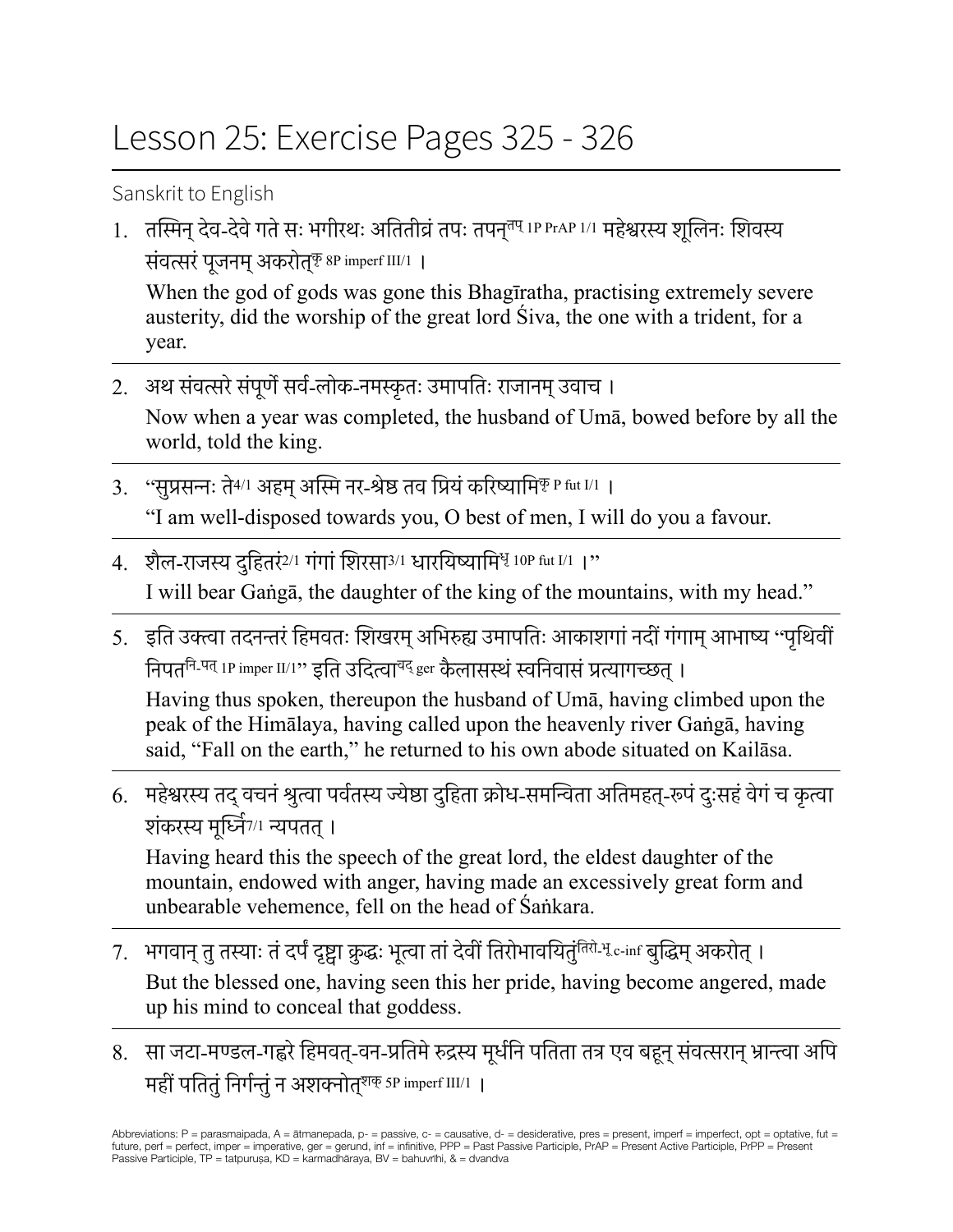She fell on the head of Rudra, impenetrable due to his knot of twisted hair, like the forest of the Himālaya, (and) although having wandered there alone for many years, she was not able to get out to fall on the earth.

9. परमं यत्नं कृत्वा अपि ततः निर्गन्तुम् अ-शक्नुवतीं<sup>शक्</sup> 5P PrAP 2/1 तां ज्ञात्वा ततः संतुष्टः गंगां विससर्जवि-सृज् A perf III/1 ।

Having realized her as being unable to go out from there although having made a supreme effort, thereafter satisfied, he released Gaṅgā.

 $10.$  तस्यां विसष्टायां<sup>वि-सृज्</sup> PPP 7/1 सप्त स्रोतांसि<sup>1/+</sup> जज़िरे<sup>जन्</sup> A perf III/+ ।

When she was released, seven rivers were born.

- 11. ह्लादिनी पावनी नलिनी च प्राचीं दिशंसुचक्षुः तुसीता सुन्धुः च महानदी प्रतीचीं दिशंजग्मुः । Hlādinī, Pāvnī, and Nalinī went to the eastern direction, but Sucakṣus, Sītā, and the great river Sindhu went to the western direction.
- 12. तासां नदीनां सप्तमी गंगा स्वयं स्व-स्यन्दनम् आस्थितं भगीरथम् अन्वगच्छत् । The seventh of these rivers, Gaṅgā herself followed Bhagīratha mounted on his own chariot.
- 13. तेन प्रकारेण आकाशगा गंगा गगनात् शंकरस्य शिरः ततः धरणीम् आगता । By this method the heavenly Gaṅgā came to the head of Śaṅkara from the heaven, thereafter to earth.
- 14. यस्मात् शंकरः महानदीं गंगां शिरसा अधारयत् तस्मात् 'गंगाधरः' इति विश्रुतः । Since Śaṅkara bore the great river Gaṅgā with his head, he is known as 'Gaṅgā-dhara'.
- 15. तदा इमं लोकं गंगा-अवतरणं दिदुक्षवः<sup>दृश् d-1/+</sup> अमित-ओजसः देव-गणाः विमानैः गगने चलन्तः<sup>चल्</sup> 1P PrAP 1/+ परम-विस्मयं समवाप्नुवनु<sup>सम्</sup>-अव-आप् 5P imperf III/+ |

Then desirous of seeing the descent of Gaṅgā to this world, the groups of devas having boundless power, moving in the heaven with their aerial chariots, attained supreme wonder.

16. गगनंहि विविधैः मत्स्यैः अन्यैः च कच्छप-शिशुमार-आदिभिः जलचरैः आकीर्णम्। For the sky was scattered with varied fish and other water creatures, tortoises and dolphins, etc.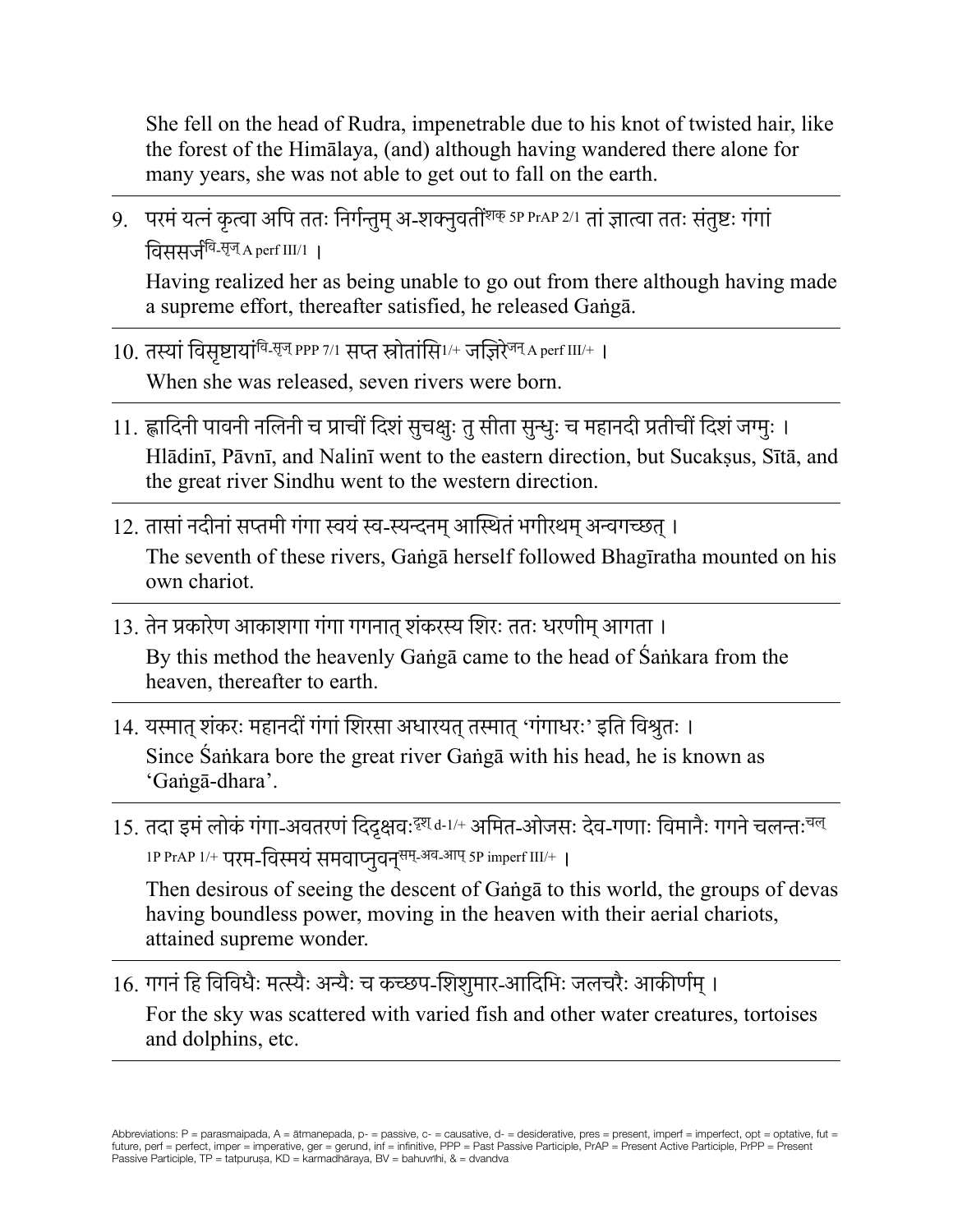- 17. अपरं च जल-पतनं भय-आक्रान्त-पतंगानां विरवः च भयंकरं शब्दम् अकुरुताम्<sup>कृ</sup> 8P imperf III/2 । Moreover the falling of the water and the clamour of birds seized with fear made a frightful sound.
- 18. जनाः सर्वत्र तं तीव्रं निनादं श्रोतुम् अशक्नुवनु<sup>शक्</sup> 5P imperf III/+ । People everywhere were able to hear the sharp sound.
- 19. क्वचिद् महादेवस्य शीर्षात् अतिद्रुतं प्रस्रवत्<sup>प्र-सु</sup> 1P PrAP 1/1 जलं पृथिवीं वेगेन अधुनोत्<sup>धू 5P imperf III/1</sup>

In one place the water flowing quickly from the head of the great lord shook the earth with vehemence.

20. क्वचिद् सलिलं सलिलेन एव प्रतिहतं कुटिलम् असरत् ततः च सहसा ऊर्ध्वं गच्छत्<sup>गम् 1P PrAP 1/1</sup> पनः वसुधां पपात<sup>पत् P perf III/1 |</sup>

In another place water impeded by water alone flowed crookedly, and therefore it suddenly went up and again fell to the earth.

21. "यद्तोयंशंकर-शिरसः भ्रष्टंतद्एव जलंनिर्मलंच गत-BV5कल्मषंच" इति चिन्तयित्वा सर्वेते वसुधा-तल-निवासिनः1/+ तद्पस्पृशुःसपृश् P perf III/+ ।

"The water that was fallen from the head of Śaṅkara, that very water is pure and having impurity gone from it," thus having thought all the residents of the earth world touched it.

 $22.$  ये च स्वर्गात् वसुधा-तलं शापात् प्रपतिताः तत्र अभिषेकम् अकुर्वन्<sup>कृ 8P</sup> imperf III/+ ते तेन तत्-क्षणे गत-कल्मषाः ।

And they who were fallen on the earth world from heaven due to a curse, did consecration there, (and) due to that they were with impurity gone from them at that moment.

- 23. तेन अद्भुतेन तोयेन धूत-BV6पापाः स्वर्गं पूनः आविश्य स्वान् लोकान् प्रतिपेदिरे<sup>प्र-पद्</sup> A perf III/+ । By the wondrous water, having their sins washed, having re-entered heaven, attained their own worlds.
- 24. सर्वेदेवाः ऋषि-गणाः दैत्य-दानव-राक्षसाः गन्धर्व-यक्ष-अप्सरसः किन्नर-महोरगाः जलचराः च भगीरथ-रथम् अनुगच्छन्तीं<sup>अनु-गम् 1P PrAP 2/1P गंगाम् अन्वगच्छन् ।</sup>

All the devas, groups of sages, daityas, dānavas, and rākṣasas, gandharvas, yakṣas, and apsarases, kinnaras and great snakes, and water creatures, followed Gaṅgā, following the chariot of Bhagīratha.